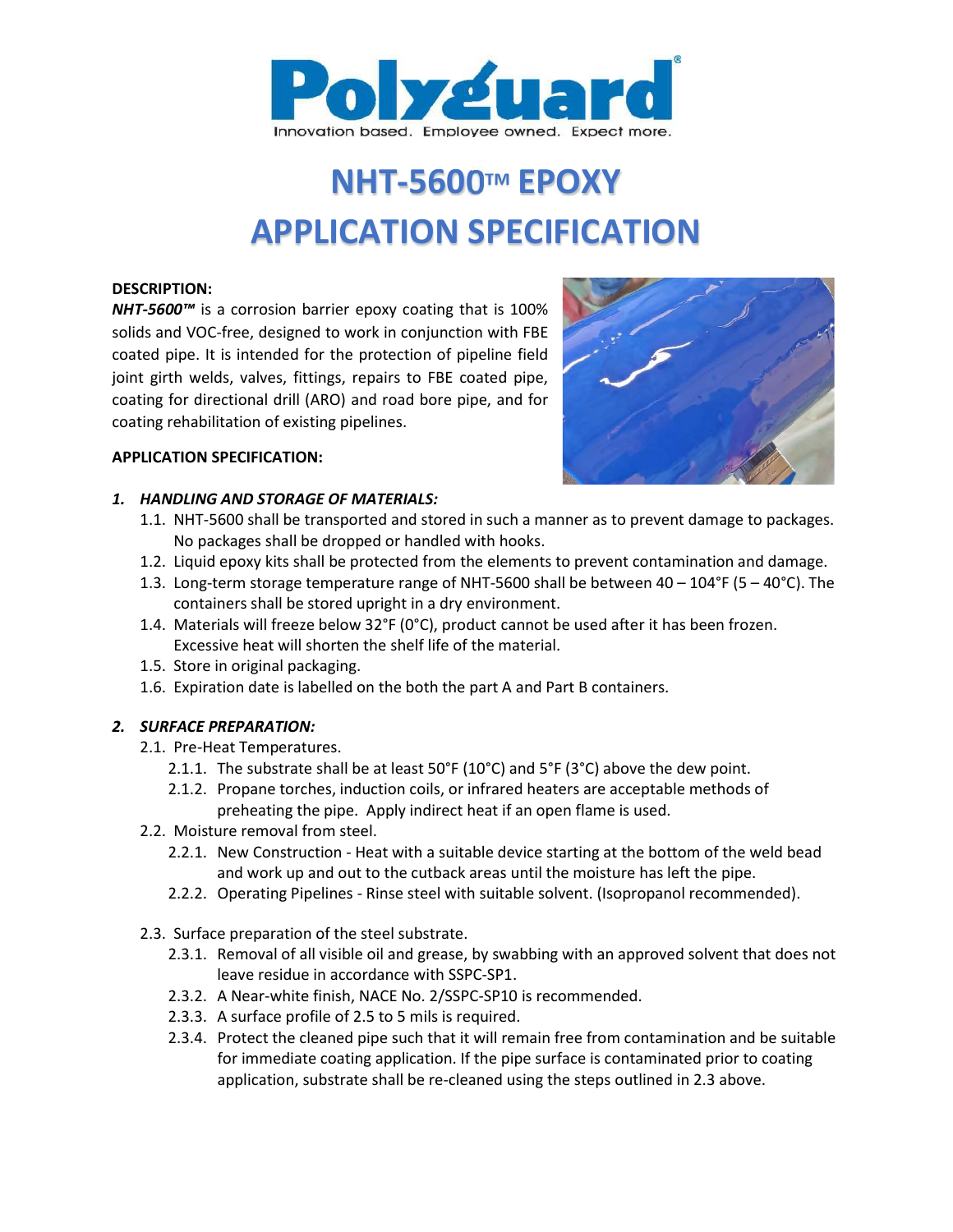

- 2.4. Surface preparation of adjacent anti-corrosion coatings.
	- 2.4.1. Edges of the existing coating shall be roughened by sweep blasting, power tool cleaning, or with 80 grit sandpaper for a minimum of 1" (25mm) to feather the edge of the transition. The prepared adjacent coating will also be free of any contamination or residue left by abrasive blast material. A proper solvent in conjunction with clean, lint free cloths, brushes, and/or compressed air are recommended.

# 3. EPOXY APPLIATION

- 3.1. Stripe Coating (where required).
	- 3.1.1. With DSAW pipe, the longitudinal or spiral mill weld seam shall be stripe coated with Polyguard NHT 5600 prior to coating complete cutback area.
	- 3.1.2. Girth welds with a large bead shall be stripe coated with Polyguard NHT 5600 prior to coating complete cutback area.
	- 3.1.3. Prepared and feathered edges of the mainline or parent coating shall be stripe coated with Polyguard NHT 5600 prior to coating complete cutback area.
- 3.2. Coating Application.
	- 3.2.1. NHT-5600 is a 3:1, 100% solids epoxy. Thinners cannot be used at any time. Lowering the viscosity of the Part A (base) and Part B (hardener) will be done so by storing or warming the material prior to application to a temperature of  $70 - 100$ °F (21 – 38°C). Ensure the part A (Resin) and Part B (Hardener) components match in both material and size as specified on the containers.
	- 3.2.2. Using stir sticks, mix the individual Part A and Part B components taking care to loosen material away from the sides and bottoms of the containers. Pour the Part B contents into the part A container.
	- 3.2.3. Mix the NHT-5600 kit using a power drill with a mixing paddle at a slow speed or a wooden stir stick so as not to introduce air into the mix. Continue mixing until a uniform color is achieved. Application shall take place immediately after mixing.
	- 3.2.4. NHT-5600 should be applied to the thickness specified by the owner as measured by use of a wet film thickness (WFT) gauge.
	- 3.2.5. The coating material can be applied using brushes, short nap rollers, foam rollers, trowels, or applicator pads.
	- 3.2.6. Pour the mixed product onto the top of the pipe and spread down and around the entire surface of the bare steel and overlap onto the existing coating a minimum of 1" (25mm). Smooth out obvious sags or rough edges, valleys, or drips. Special attention shall be given to the top of the weld bead and the bottom of the pipe.
- 3.3. Coating curing or cooling schedule and conditions.
	- 3.3.1. The coating curing is time and temperature dependent. For example, dry to touch time at 75°F (24°C) ambient is 2.5 - 3 Hours, at 110°F (43°C) is 1 Hour, and at 150°F (65°C) is 30 Minutes.
	- 3.3.2. If the steel substrate falls below 41°F (5°C) NHT-5600 will stop curing. Below 32°F (0°C) the coating will freeze. A detailed coating cure chart is available from the manufacturer. The pipe may be post-heated indirectly to maintain substrate temperatures and assist the curing of the epoxy.